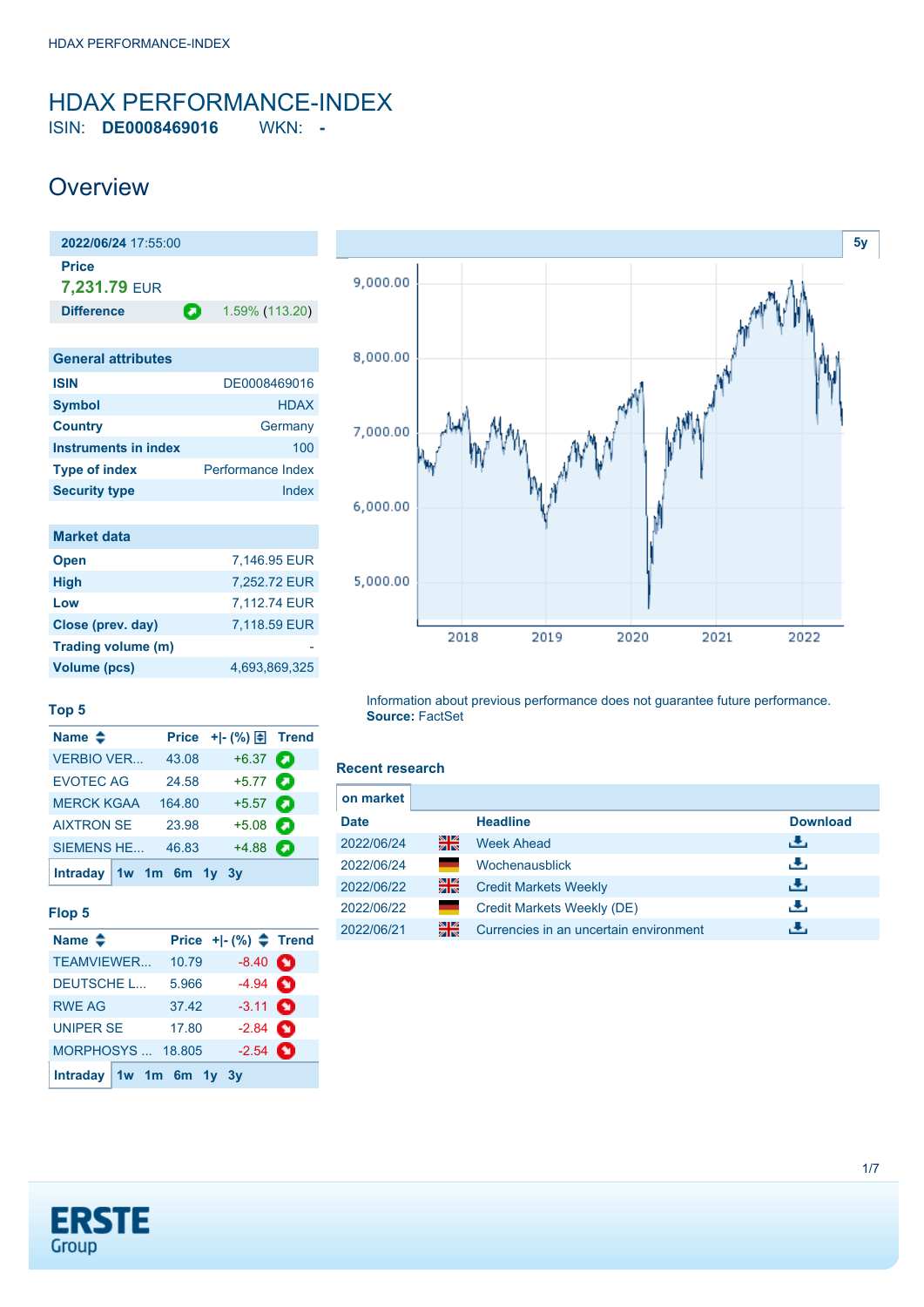| <b>Futures and Options</b> |  |
|----------------------------|--|
| <b>Related Futures</b>     |  |
| <b>Related Options</b>     |  |

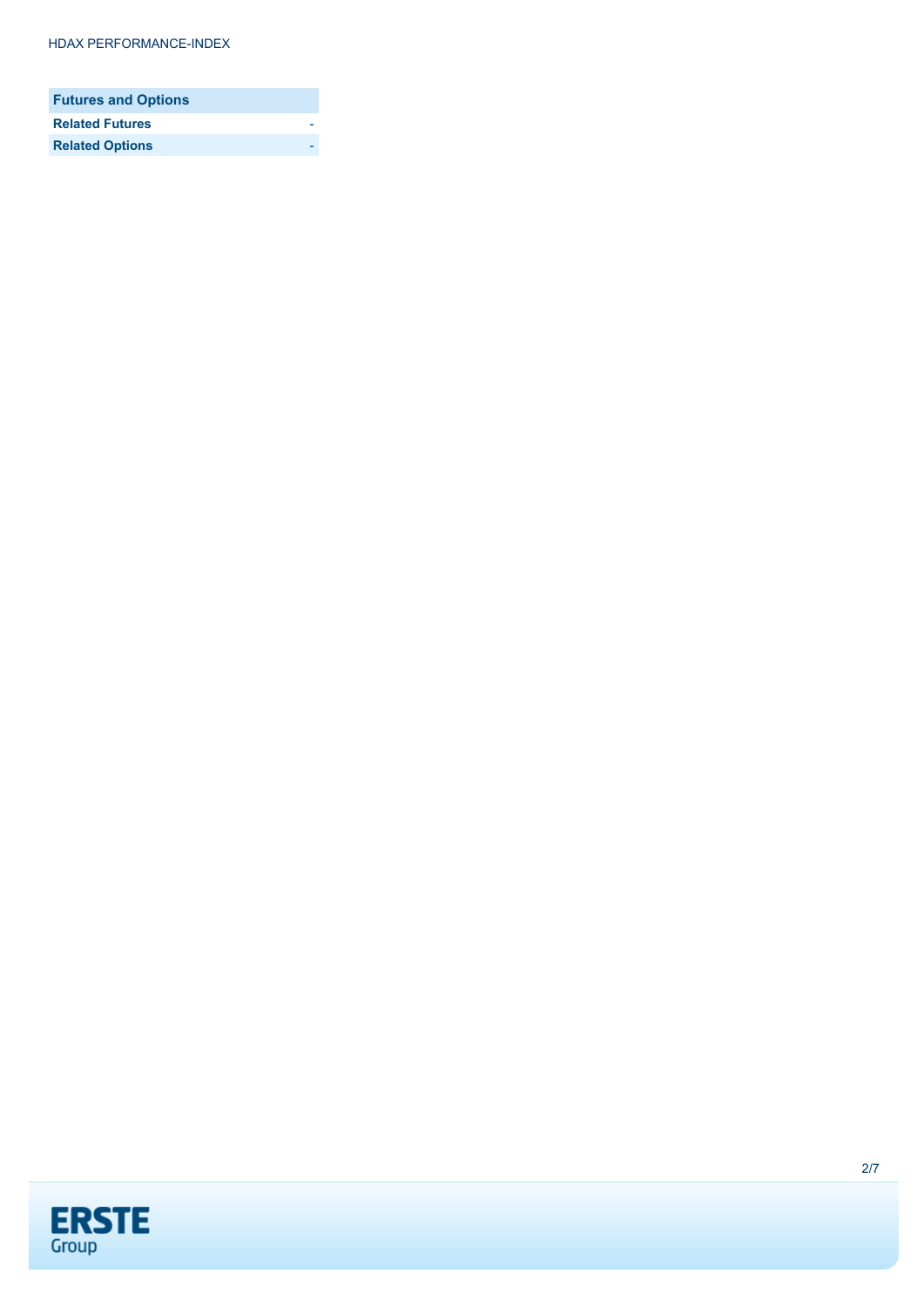# **Details**

**2022/06/24** 17:55:00 **Price 7,231.79** EUR

**Difference 1.59% (113.20)** 

| <b>General attributes</b>   |              |
|-----------------------------|--------------|
| <b>ISIN</b>                 | DE0008469016 |
| <b>Symbol</b>               | <b>HDAX</b>  |
| <b>Country</b>              | Germany      |
| <b>Security type</b>        | Index        |
| <b>Instruments in index</b> | 100          |

| <b>Market data</b> |               |
|--------------------|---------------|
| <b>Open</b>        | 7,146.95 EUR  |
| <b>High</b>        | 7,252.72 EUR  |
| Low                | 7,112.74 EUR  |
| Close (prev. day)  | 7,118.59 EUR  |
| Trading volume (m) |               |
| Volume (pcs)       | 4.693.869.325 |

#### **Performance and Risk**

|                                                      | 6m         | 1 <sub>V</sub> | 3v       |
|------------------------------------------------------|------------|----------------|----------|
| <b>Perf</b> (%)                                      | $-17.53\%$ | $-16.28%$      | $+5.73%$ |
| <b>Perf (abs.)</b> $-1,537.05$ $-1,405.81$ $+392.13$ |            |                |          |
| <b>Beta</b>                                          |            |                |          |
| <b>Volatility</b>                                    | 26.36      | 21.22          | 23.68    |



Information about previous performance does not guarantee future performance. **Source:** FactSet

| <b>Price data</b>                           |                           |
|---------------------------------------------|---------------------------|
| Ø price 5 days   Ø volume 5 days (pcs.)     | 7,251.04 EUR (0)          |
| Ø price 30 days   Ø volume 30 days (pcs.)   | 7,667.40 EUR (0)          |
| Ø price 100 days   Ø volume 100 days (pcs.) | 7,849.21 EUR (0)          |
| Ø price 250 days   Ø volume 250 days (pcs.) | 8,374.87 EUR (0)          |
| <b>YTD High   date</b>                      | 9,049.84 EUR (2022/01/05) |
| <b>YTD Low   date</b>                       | 6,918.62 EUR (2022/03/07) |
| 52 Weeks High   date                        | 9,073.63 EUR (2021/11/18) |
| 52 Weeks Low   date                         | 6,918.62 EUR (2022/03/07) |

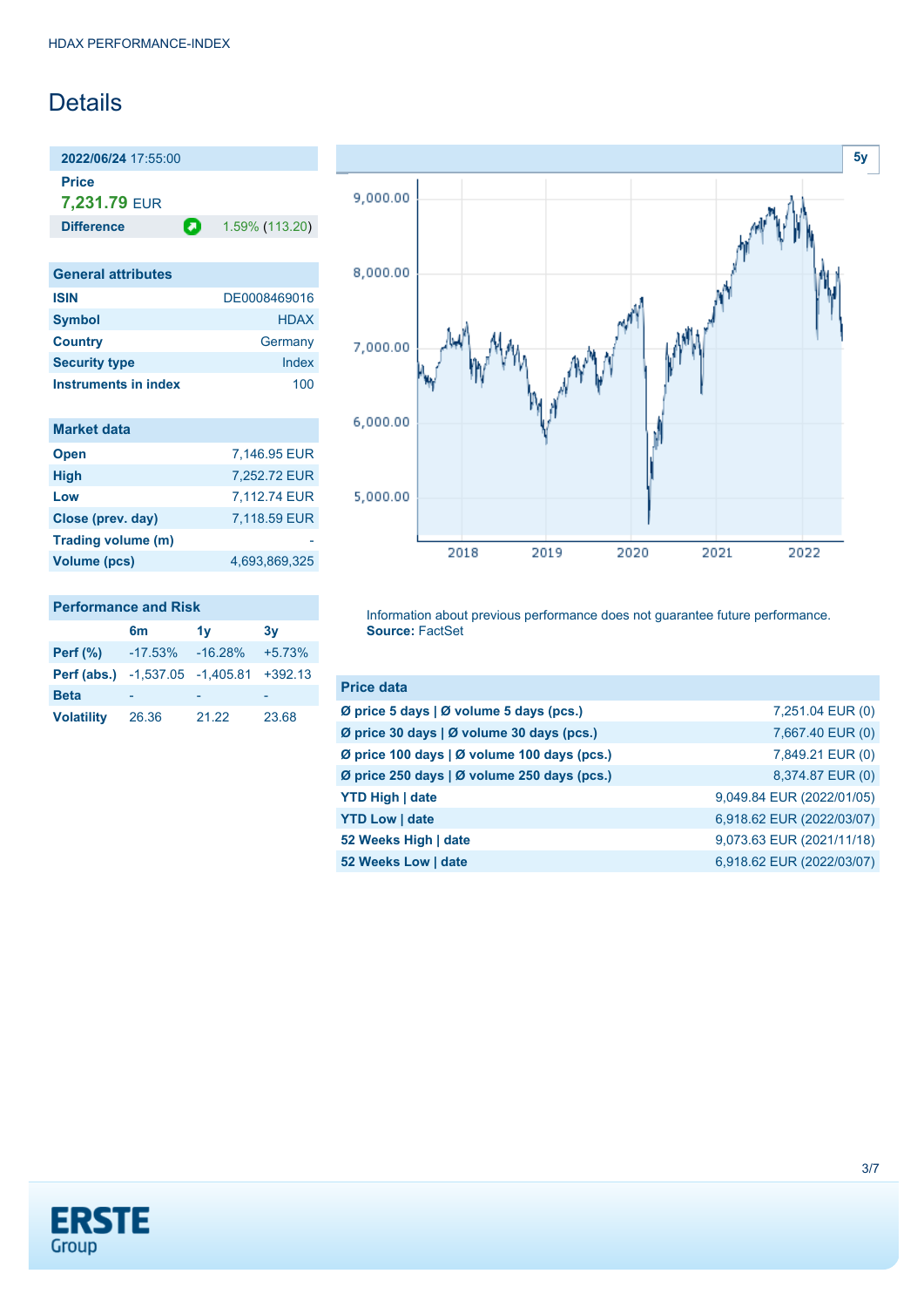# **Composition**

| Name $\triangle$<br><b>ISIN</b>                      | <b>Price</b> | Diff % $\div$<br>$Diff +/-$ | Performance $\clubsuit$ | <b>Date</b><br><b>Time</b> | Turnover Pc. ♦<br>Turnover Money ♦ |
|------------------------------------------------------|--------------|-----------------------------|-------------------------|----------------------------|------------------------------------|
| <b>1&amp;1 AG</b><br>DE0005545503                    | 18.44        | 1.49%<br>0.27               |                         | 22/06/24<br>17:35:02       | 45,893<br>845, 437. 77             |
| <b>ADIDAS AG</b><br>DE000A1EWWW0                     | 170.36       | 1.98%<br>3.30               |                         | 22/06/24<br>17:38:32       | 702,379<br>119,231,214.74          |
| <b>AIRBUS SE</b><br>NL0000235190                     | 92.67        | 1.98%<br>1.80               |                         | 22/06/24<br>17:35:25       | 682,910<br>63,002,860.65           |
| <b>AIXTRON SE</b><br>DE000A0WMPJ6                    | 23.98        | 5.08%<br>1.16               |                         | 22/06/24<br>17:36:39       | 413.768<br>9,848,766.36            |
| <b>ALLIANZ SE</b><br>DE0008404005                    | 181.20       | 1.23%<br>2.20               |                         | 22/06/24<br>17:35:11       | 1,308,269<br>236,865,003.78        |
| <b>AROUNDTOWN SA</b><br>LU1673108939                 | 3.61         | 4.43%<br>0.15               |                         | 22/06/24<br>17:44:08       | 2,558,934<br>9,160,474.28          |
| <b>AURUBIS AG</b><br>DE0006766504                    | 68.00        | 0.27%<br>0.18               |                         | 22/06/24<br>17:35:19       | 188,806<br>12,850,605.50           |
| <b>BASF SE</b><br>DE000BASF111                       | 42.215       | 1.89%<br>0.79               |                         | 22/06/24<br>17:43:26       | 4,060,324<br>169,766,917.80        |
| <b>BAYER AG</b><br>DE000BAY0017                      | 57.79        | $-1.28%$<br>$-0.75$         |                         | 22/06/24<br>17:44:21       | 5.321.307<br>306,678,548.36        |
| <b>BAYERISCHE MOTOREN WERKE</b><br>DE0005190003      | 74.94        | 0.05%<br>0.04               |                         | 22/06/24<br>17:38:49       | 1,725,586<br>127,944,609.00        |
| <b>BECHTLE AG</b><br>DE0005158703                    | 39.19        | 4.56%<br>1.71               |                         | 22/06/24<br>17:35:14       | 172,763<br>6,734,033.02            |
| <b>BEFESA S.A.</b><br>LU1704650164                   | 49.42        | 0.77%<br>0.38               |                         | 22/06/24<br>17:35:21       | 119,875<br>5,927,446.54            |
| <b>BEIERSDORF AG</b><br>DE0005200000                 | 97.98        | 1.34%<br>1.30               |                         | 22/06/24<br>17:35:26       | 326,421<br>31,955,033.18           |
| <b>BRENNTAG SE</b><br>DE000A1DAHH0                   | 60.80        | 1.50%<br>0.90               |                         | 22/06/24<br>17:37:17       | 412,675<br>25,019,089.84           |
| <b>CANCOM SE</b><br>DE0005419105                     | 34.94        | 1.81%<br>0.62               |                         | 22/06/24<br>17:35:15       | 63,282<br>2,209,857.66             |
| <b>CARL ZEISS MEDITEC AG</b><br>DE0005313704         | 114.15       | 3.35%<br>3.70               |                         | 22/06/24<br>17:35:02       | 118,609<br>13,525,908.05           |
| <b>COMMERZBANK AG</b><br>DE000CBK1001                | 7.328        | $-0.25%$<br>$-0.02$         |                         | 22/06/24<br>17:35:09       | 10,524,765<br>76,565,598.69        |
| <b>COMPUGROUP MEDICAL SE &amp; C</b><br>DE000A288904 | 42.32        | 1.54%<br>0.64               |                         | 22/06/24<br>17:35:22       | 77,174<br>3,268,278.80             |
| <b>CONTINENTAL AG</b><br>DE0005439004                | 66.62        | $-1.16%$<br>$-0.78$         |                         | 22/06/24<br>17:35:22       | 508,593<br>33,803,320.30           |
| <b>COVESTRO AG</b><br>DE0006062144                   | 34.48        | 4.14%<br>1.37               |                         | 22/06/24<br>17:35:18       | 1.165.077<br>39,518,476.98         |
| CTS EVENTIM AG & CO. KGAA<br>DE0005470306            | 56.40        | 1.26%<br>0.70               |                         | 22/06/24<br>17:35:16       | 93,728<br>5,281,014.55             |
| DAIMLER TRUCK HOLDING AG<br>DE000DTR0CK8             | 25.73        | 2.04%<br>0.52               |                         | 22/06/24<br>17:38:54       | 1,328,658<br>33,793,208.84         |
| <b>DELIVERY HERO SE</b><br>DE000A2E4K43              | 39.59        | 3.80%<br>1.45               |                         | 22/06/24<br>17:35:06       | 1,739,047<br>66,855,613.15         |
| <b>DEUTSCHE BANK AG</b><br>DE0005140008              | 8.919        | 4.78%<br>0.41               |                         | 22/06/24<br>17:36:48       | 18,868,990<br>164,495,931.42       |
| <b>DEUTSCHE BOERSE AG</b><br>DE0005810055            | 157.30       | 0.70%<br>1.10               |                         | 22/06/24<br>17:44:37       | 407,945<br>64,298,842.60           |

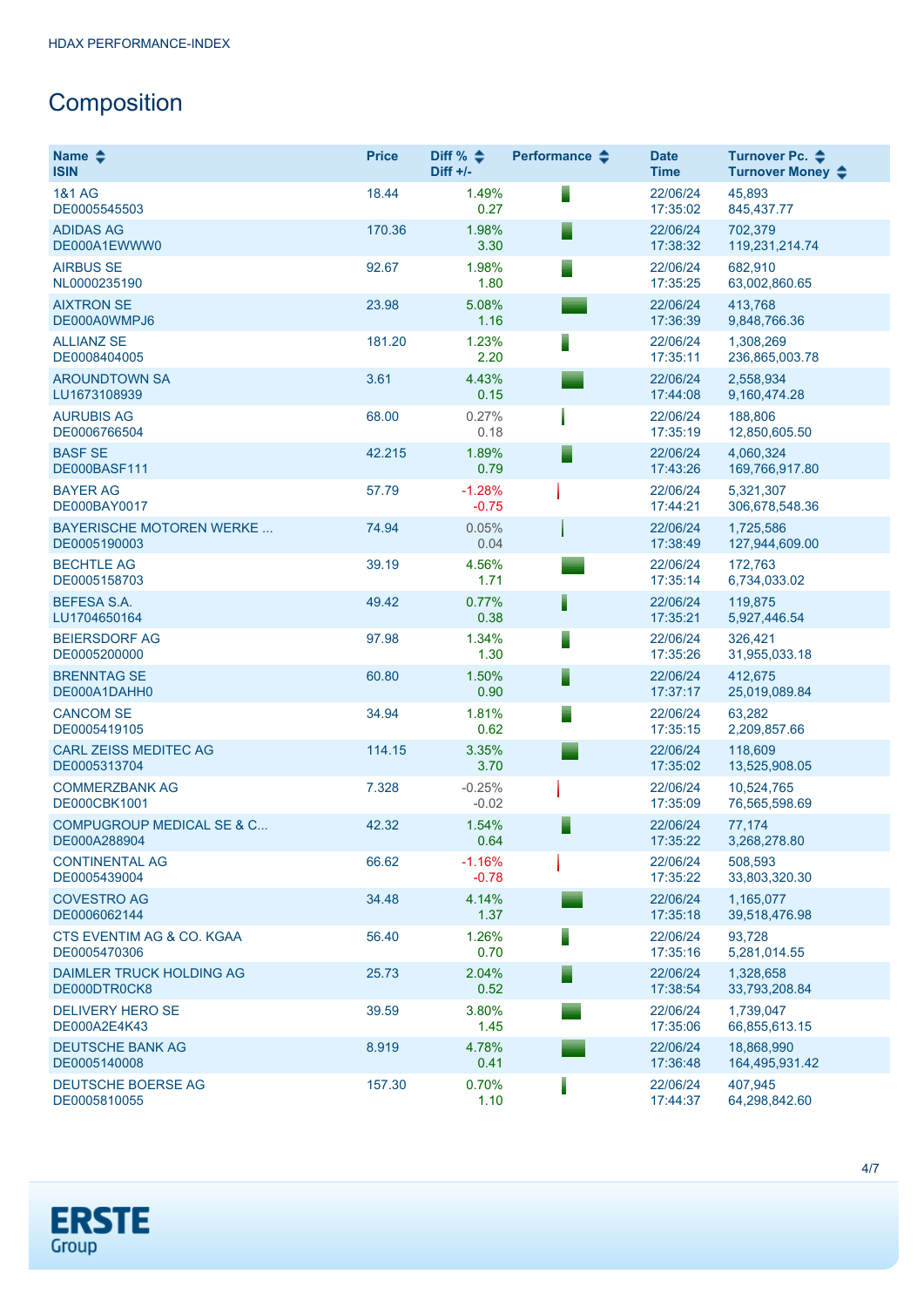| <b>DEUTSCHE LUFTHANSA AG</b><br>DE0008232125       | 5.966  | $-4.94%$<br>$-0.31$ |   | 22/06/24<br>17:35:14 | 6,414,477<br>38,655,091.81   |
|----------------------------------------------------|--------|---------------------|---|----------------------|------------------------------|
| <b>DEUTSCHE POST AG</b><br>DE0005552004            | 35.905 | 2.59%<br>0.91       |   | 22/06/24<br>17:35:19 | 3,050,591<br>109,057,560.44  |
| <b>DEUTSCHE TELEKOM AG</b><br>DE0005557508         | 18.88  | 1.19%<br>0.22       | Ī | 22/06/24<br>17:41:18 | 11,084,041<br>208,938,038.59 |
| <b>DEUTSCHE WOHNEN SE</b><br>DE000A0HN5C6          | 22.75  | 3.41%<br>0.75       |   | 22/06/24<br>17:35:28 | 227,687<br>5,154,410.90      |
| <b>DÜRR AG</b><br>DE0005565204                     | 22.48  | 3.12%<br>0.68       |   | 22/06/24<br>17:35:16 | 118,854<br>2,652,682.18      |
| <b>E.ON SE</b><br>DE000ENAG999                     | 8.602  | $-1.65%$<br>$-0.14$ |   | 22/06/24<br>17:35:20 | 8,739,920<br>75,506,809.42   |
| <b>ENCAVIS AG</b><br>DE0006095003                  | 17.66  | 1.09%<br>0.19       | F | 22/06/24<br>17:35:05 | 206,974<br>3,655,035.83      |
| <b>EVONIK INDUSTRIES AG</b><br>DE000EVNK013        | 21.41  | 4.24%<br>0.87       |   | 22/06/24<br>17:43:30 | 698,921<br>14,863,233.25     |
| <b>EVOTEC AG</b><br>DE0005664809                   | 24.58  | 5.77%<br>1.34       |   | 22/06/24<br>17:35:05 | 382,240<br>9,358,698.85      |
| <b>FRAPORT AG FFM AIRPORT SE</b><br>DE0005773303   | 45.72  | $-1.78%$<br>$-0.83$ |   | 22/06/24<br>17:35:05 | 149,395<br>6,860,213.59      |
| <b>FREENET AG</b><br>DE000A0Z2ZZ5                  | 23.60  | 0.21%<br>0.05       |   | 22/06/24<br>17:39:54 | 693,471<br>16,341,966.98     |
| FRESENIUS MEDICAL CARE AG<br>DE0005785802          | 47.09  | 2.01%<br>0.93       |   | 22/06/24<br>17:36:00 | 896,521<br>42,139,821.72     |
| <b>FRESENIUS SE &amp; CO. KGAA</b><br>DE0005785604 | 28.10  | 1.96%<br>0.54       |   | 22/06/24<br>17:35:09 | 1,951,987<br>54,843,827.44   |
| <b>FUCHS PETROLUB SE VZ</b><br>DE000A3E5D64        | 25.52  | $-0.62%$<br>$-0.16$ |   | 22/06/24<br>17:35:13 | 169,208<br>4,321,226.52      |
| <b>GEA GROUP AG</b><br>DE0006602006                | 33.19  | 2.15%<br>0.70       |   | 22/06/24<br>17:35:04 | 457,037<br>15,126,063.36     |
| <b>GERRESHEIMER AG</b><br>DE000A0LD6E6             | 65.70  | 2.34%<br>1.50       |   | 22/06/24<br>17:35:13 | 57,759<br>3,776,754.15       |
| <b>GRAND CITY PROPERTIES S.A</b><br>LU0775917882   | 14.59  | 2.82%<br>0.40       |   | 22/06/24<br>17:35:03 | 130.359<br>1,893,162.21      |
| <b>HANNOVER RUECK SE</b><br>DE0008402215           | 136.85 | 4.19%<br>5.50       |   | 22/06/24<br>17:44:35 | 132,613<br>18,010,503.35     |
| <b>HEIDELBERGCEMENT AG</b><br>DE0006047004         | 48.49  | 1.93%<br>0.92       |   | 22/06/24<br>17:43:03 | 731.785<br>35,266,825.20     |
| <b>HELLOFRESH SE</b><br>DE000A161408               | 30.70  | 1.66%<br>0.50       |   | 22/06/24<br>17:35:03 | 1,825,892<br>53,493,941.01   |
| <b>HENKEL AG &amp; COVZ</b><br>DE0006048432        | 60.36  | 1.38%<br>0.82       |   | 22/06/24<br>17:36:38 | 489,045<br>29,446,330.92     |
| <b>HENSOLDT AG NPV</b><br><b>DE000HAG0005</b>      | 22.55  | 1.81%<br>0.40       |   | 22/06/24<br>17:35:07 | 197,209<br>4,435,262.35      |
| <b>HUGO BOSS AG</b><br>DE000A1PHFF7                | 49.16  | 0.94%<br>0.46       |   | 22/06/24<br>17:35:02 | 421.914<br>20,588,757.94     |
| <b>INFINEON TECHNOLOGIES AG</b><br>DE0006231004    | 24.06  | 3.02%<br>0.71       |   | 22/06/24<br>17:35:20 | 3,572,291<br>85,350,442.05   |
| <b>JENOPTIK AG</b><br>DE000A2NB601                 | 21.84  | 2.15%<br>0.46       |   | 22/06/24<br>17:35:07 | 109,856<br>2,381,280.10      |
| <b>JUNGHEINRICH AG VZ</b><br>DE0006219934          | 22.14  | 0.45%<br>0.10       |   | 22/06/24<br>17:35:19 | 173,593<br>3,831,555.56      |
| K+S AG<br>DE000KSAG888                             | 23.08  | 1.14%<br>0.26       |   | 22/06/24<br>17:35:24 | 1,085,641<br>24,490,286.77   |
| <b>KION GROUP AG</b>                               | 40.11  | 3.48%               |   | 22/06/24             | 293,687                      |

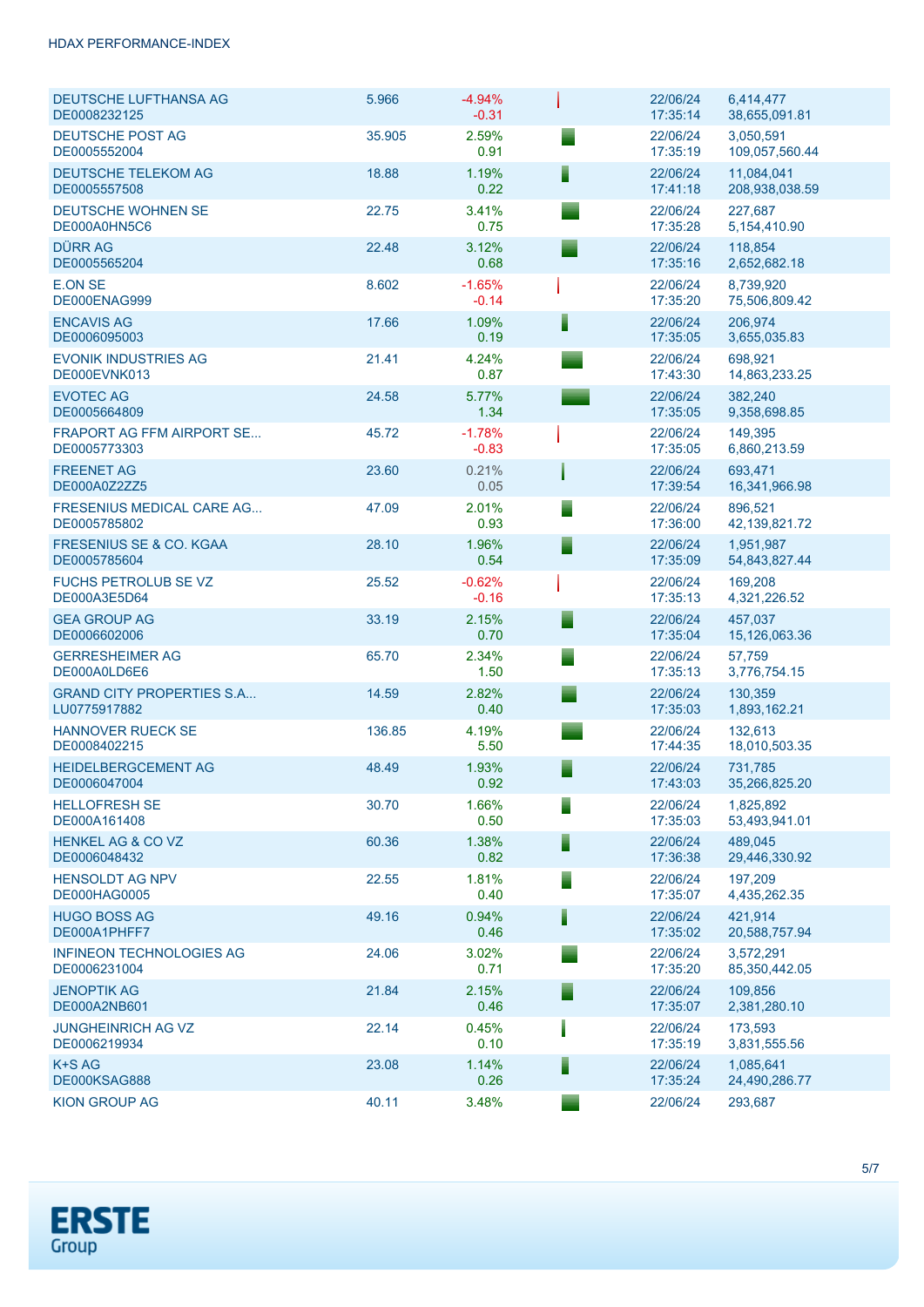#### HDAX PERFORMANCE-INDEX

| DE000KGX8881                                   |        | 1.35                | 17:35:13             | 11,759,339.03                  |
|------------------------------------------------|--------|---------------------|----------------------|--------------------------------|
| KNORR BREMSE AG NPV<br>DE000KBX1006            | 57.22  | 2.29%<br>1.28       | 22/06/24<br>17:35:02 | 209,844<br>11,976,843.06       |
| <b>KONTRON AG</b><br>AT0000A0E9W5              | 14.48  | 2.12%<br>0.30       | 22/06/24<br>17:35:02 | 42,914<br>614,308.80           |
| <b>LANXESS AG</b><br>DE0005470405              | 37.10  | 4.51%<br>1.60       | 22/06/24<br>17:35:15 | 309.868<br>11,338,680.02       |
| <b>LEG IMMOBILIEN SE</b><br>DE000LEG1110       | 84.66  | 3.29%<br>2.70       | 22/06/24<br>17:35:21 | 178,883<br>15, 131, 363. 18    |
| LINDE PLC COM EUR0.001<br>IE00BZ12WP82         | 283.30 | 0.43%<br>1.20       | 22/06/24<br>17:39:21 | 965.942<br>273,625,464.20      |
| MERCEDES-BENZ GROUP AG<br>DE0007100000         | 58.56  | $-0.03%$<br>$-0.02$ | 22/06/24<br>17:35:36 | 4.012.939<br>232,784,166.31    |
| <b>MERCK KGAA</b><br>DE0006599905              | 164.80 | 5.57%<br>8.70       | 22/06/24<br>17:35:23 | 524,771<br>86, 146, 488. 35    |
| <b>MORPHOSYS AG</b><br>DE0006632003            | 18.805 | $-2.54%$<br>$-0.49$ | 22/06/24<br>17:35:15 | 134,383<br>2,576,508.77        |
| <b>MTU AERO ENGINES AG</b><br>DE000A0D9PT0     | 173.60 | 1.94%<br>3.30       | 22/06/24<br>17:35:23 | 119,412<br>20,627,460.75       |
| MÜNCHENER RÜCKVERSICHERUN<br>DE0008430026      | 222.60 | 2.58%<br>5.60       | 22/06/24<br>17:36:37 | 430,083<br>95,306,290.80       |
| <b>NAGARRO SE</b><br>DE000A3H2200              | 113.80 | 2.89%<br>3.20       | 22/06/24<br>17:35:07 | 17,731<br>2,013,889.00         |
| <b>NEMETSCHEK SE</b><br>DE0006452907           | 59.92  | 2.78%<br>1.62       | 22/06/24<br>17:38:32 | 81,269<br>4,876,039.28         |
| PORSCHE AUTO HL SE<br>DE000PAH0038             | 64.80  | $-0.95%$<br>$-0.62$ | 22/06/24<br>17:43:21 | 855,683<br>55, 352, 687. 54    |
| PROSIEBENSAT.1 MEDIA SE<br><b>DE000PSM7770</b> | 9.32   | 3.60%<br>0.32       | 22/06/24<br>17:35:09 | 910,269<br>8,403,242.97        |
| <b>PUMA SE</b><br>DE0006969603                 | 66.88  | 4.40%<br>2.82       | 22/06/24<br>17:35:24 | 638,200<br>42,540,433.10       |
| <b>QIAGEN NV</b><br>NL0012169213               | 43.50  | 3.13%<br>1.32       | 22/06/24<br>17:35:02 | 659,310<br>28,672,639.66       |
| <b>RATIONAL AG</b><br>DE0007010803             | 554.00 | 1.56%<br>8.50       | 22/06/24<br>17:35:22 | 14,980<br>8,246,047.50         |
| <b>RHEINMETALL AG</b><br>DE0007030009          | 206.40 | 0.49%<br>1.00       | 22/06/24<br>17:35:25 | 177,983<br>36,675,155.40       |
| RTL GROUP S.A.<br>LU0061462528                 | 40.52  | 2.89%<br>1.14       | 22/06/24<br>17:35:12 | 54,564<br>2,198,929.04         |
| <b>RWE AG</b><br>DE0007037129                  | 37.42  | $-3.11%$<br>$-1.20$ | 22/06/24<br>17:35:16 | 3,442,968<br>130,292,077.78    |
| <b>SAP SE</b><br>DE0007164600                  | 92.33  | 3.30%<br>2.95       | 22/06/24<br>17:35:22 | 2,073,811<br>190, 197, 146. 75 |
| <b>SARTORIUS AG VZ</b><br>DE0007165631         | 328.20 | 4.16%<br>13.10      | 22/06/24<br>17:35:28 | 131,105<br>43,023,379.40       |
| SCOUT24 SE NPV<br>DE000A12DM80                 | 51.50  | 3.06%<br>1.53       | 22/06/24<br>17:35:28 | 268,230<br>13,768,697.92       |
| <b>SIEMENS AG</b><br>DE0007236101              | 102.62 | 3.39%<br>3.36       | 22/06/24<br>17:35:09 | 1,889,141<br>192, 160, 014.59  |
| <b>SIEMENS ENERGY AG</b><br>DE000ENER6Y0       | 15.70  | 3.15%<br>0.48       | 22/06/24<br>17:35:24 | 1,253,131<br>19,512,288.47     |
| SIEMENS HEALTHINEERS AG<br>DE000SHL1006        | 46.83  | 4.88%<br>2.18       | 22/06/24<br>17:35:02 | 1,172,228<br>54,556,158.10     |
| SILTRONIC AG NPV<br>DE000WAF3001               | 74.25  | 4.21%<br>3.00       | 22/06/24<br>17:35:02 | 54,370<br>3,959,763.45         |